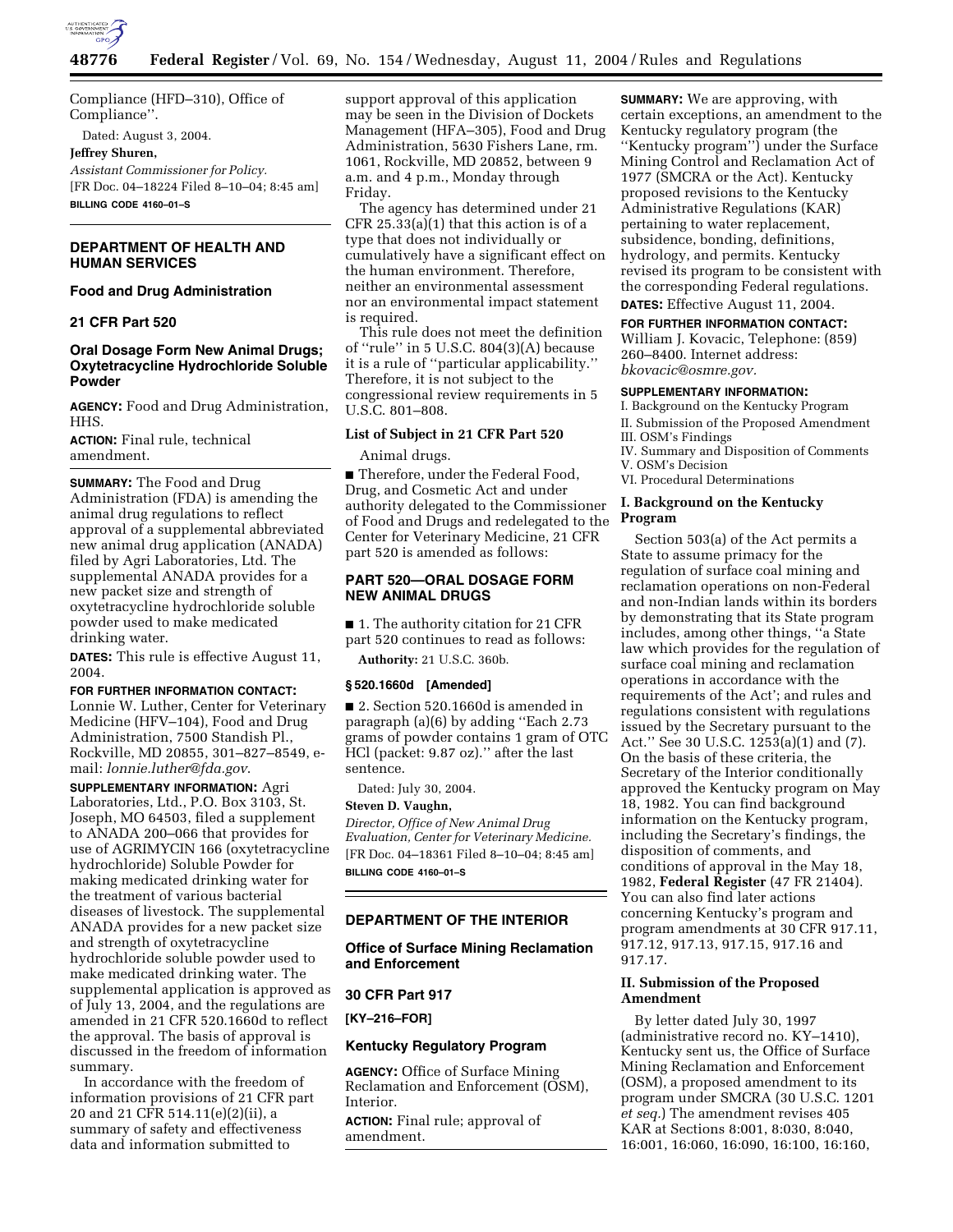18:001, 18:060, 18:090, 18:100, 18:160, and 18:210.

We announced receipt of the proposed amendment in the September 5, 1997, **Federal Register** (62 FR 46933), and in the same document invited public comment and provided an opportunity for a public hearing on the adequacy of the proposed amendment. The public comment period closed on October 6, 1997. On November 14, 1997, a Statement of Consideration of public comments was filed with the Kentucky Legislative Research Committee. As a result of the comments and by letter dated March 4, 1998, Kentucky made changes to the original submission (administrative record no. KY–1422). The revisions were made at 405 KAR 8:040, 16:060, 18:060, and 18:210. By letter dated March 16, 1998, Kentucky made additional changes to the original submission (administrative record no. KY–1423). The revisions were made at 8:001, 8:030, 8:040, 16:001, 16:060, 16:090, 16:100, 16:160, 18:001, 18:060, 18:090, 18:100, 18:160, and 18:210. By letter dated July 14, 1998, Kentucky submitted a revised version of the proposed amendments (administrative record no. KY–1431). All the revisions, except for a portion of those submitted March 16, 1998, were announced in the August 26, 1998, **Federal Register** (63 FR 45430).

During our review of the amendment, we identified concerns relating to the

provisions at 405 KAR 8:001, 8:030, 8:040, 16:001, 16:060, 16:090, 16:100, 16:160, 18:001, 18:060, 18:090, 18:100, 18:160, and 18:210. We notified Kentucky of the concerns by letter dated May 26, 2000 (administrative record no. KY–1479). Kentucky responded in a letter dated August 10, 2000, and submitted additional explanatory information (administrative record no. KY–1489). The explanatory information and those revisions not included in previous notices were announced in the June 5, 2002, **Federal Register** (67 FR 38621). On October 29, 2003, we asked Kentucky to clarify its notification procedures pertaining to water loss. Kentucky responded with an electronic message on the same day (administrative record no. KY–1604) with the requested information. Because the information clarified existing procedures and did not constitute a revision of the regulations or add new provisions, we did not reopen the comment period.

We addressed a portion of Kentucky's revisions to the subsidence control regulations at 405 KAR 18:210 in a **Federal Register** final rule notice published on May 7, 2002 (67 FR 30549). The remaining subsidence issues will be discussed in this notice. We addressed a portion of Kentucky's revisions at 405 KAR 16/18:090 Sections 1, 4 and 5 and added Section 6

pertaining to sedimentation ponds and ''other treatment facilities'' in a **Federal Register** final rule notice published on May 8, 2003 (68 FR 24644). Lastly, we addressed Kentucky's revisions to its definitions of ''impounding structure,'' ''impoundment,'' and ''other treatment facilities'' at 405 KAR 8/16/18:001 and its impoundment and sedimentation pond regulations at 405 KAR 16/18:090 Sections 1 through 5, 16/18:100, and 16/ 18:160 in a **Federal Register** final rule notice published on July 17, 2003 (68 FR 42266).

### **III. OSM's Findings**

Following are the findings we made concerning the amendment under SMCRA and the Federal regulations at 30 CFR 732.15 and 732.17. We are approving the amendment, with exceptions as described below. Any revisions that we do not specifically discuss below concern nonsubstantive wording or editorial changes.

# *[a] Revisions To Kentucky's Rules That Have the Same Meaning as the Corresponding Provisions of the Federal Regulations*

Kentucky proposed revisions to the following rules containing language that is the same as or similar to the corresponding sections of the Federal regulations.

| State rule                                                                              | Subject          | Federal counterpart                     |  |
|-----------------------------------------------------------------------------------------|------------------|-----------------------------------------|--|
| 405 KAR 8/18:001 Section 1(65) and (67)    Noncommercial Building                       |                  | 30 CFR 701.5.<br>30 CFR 701.5.          |  |
| 405 KAR 8/18:001 Section 1(69) and (68)    Occupied Residential Dwelling and Structures | Related Thereto. | 30 CFR 701.5.                           |  |
| $(84)$ .                                                                                |                  | 30 CFR 701.5.                           |  |
| 405 KAR 8:040 Section $26(1)(a)$ and (b)                                                |                  | 30 CFR 784.20(a)(1) and (2).            |  |
| 405 KAR 8:040 Section $26(2)(3)(a-d)$ and $(f-i)$                                       |                  | 30 CFR 784.20(b), (b)(1-4) and (6-9).   |  |
|                                                                                         |                  | 30 CFR 817.121(a)(1), (2), (3) and (b). |  |
| 405 KAR 18:210 Section 3(1-3)                                                           |                  | 30 CFR 817.121(c)(1-3).                 |  |
| 405 KAR 18:210 Section 4(1-3)                                                           |                  | 30 CFR 817.121(d), (e) and (f).         |  |

Because these proposed rules contain language that is the same as or similar to the corresponding Federal regulations, we find that they are no less effective than the corresponding Federal regulations and can be approved.

# *[b] Revisions To Kentucky's Rules That Are Not the Same as the Corresponding Provisions of the Federal Regulations*

1. In the following sections, and their Federal counterparts, each rule contains a descriptive phrase followed by "including, but not limited to," or a derivative of such language and then a list of examples. Kentucky proposes to delete the phrase ''but not limited to''

which follows ''including'' from each of these rules. Kentucky is not proposing to substantively revise the descriptive phrases in any of these rules, nor is it proposing any changes to the specific examples that should be considered as included within those descriptive phrases. The intent of the Federal rules, in each case, is to clarify the reach of the descriptive phrase and specify that certain items should be included while providing the authority to reach other unspecified terms if they also fall within the descriptive phrase of the rule. The word ''including'' is, by its very nature, not limiting; nor does it restrict the

descriptive phrase of each rule. Therefore, having the phrase ''but not limited to'' in each of these rules could be considered redundant; although it does clarify that the listed examples are not all inclusive.

Kentucky, in its letter dated August 10, 2000, expresses concern that having the phrase ''but not limited to'' after the word ''including'' makes its rules too vague and open ended. Kentucky goes on to indicate that it believes the deletion of ''but not limited to'' in each of these rules significantly restricts its discretion, but does not necessarily eliminate it. We do not concur that the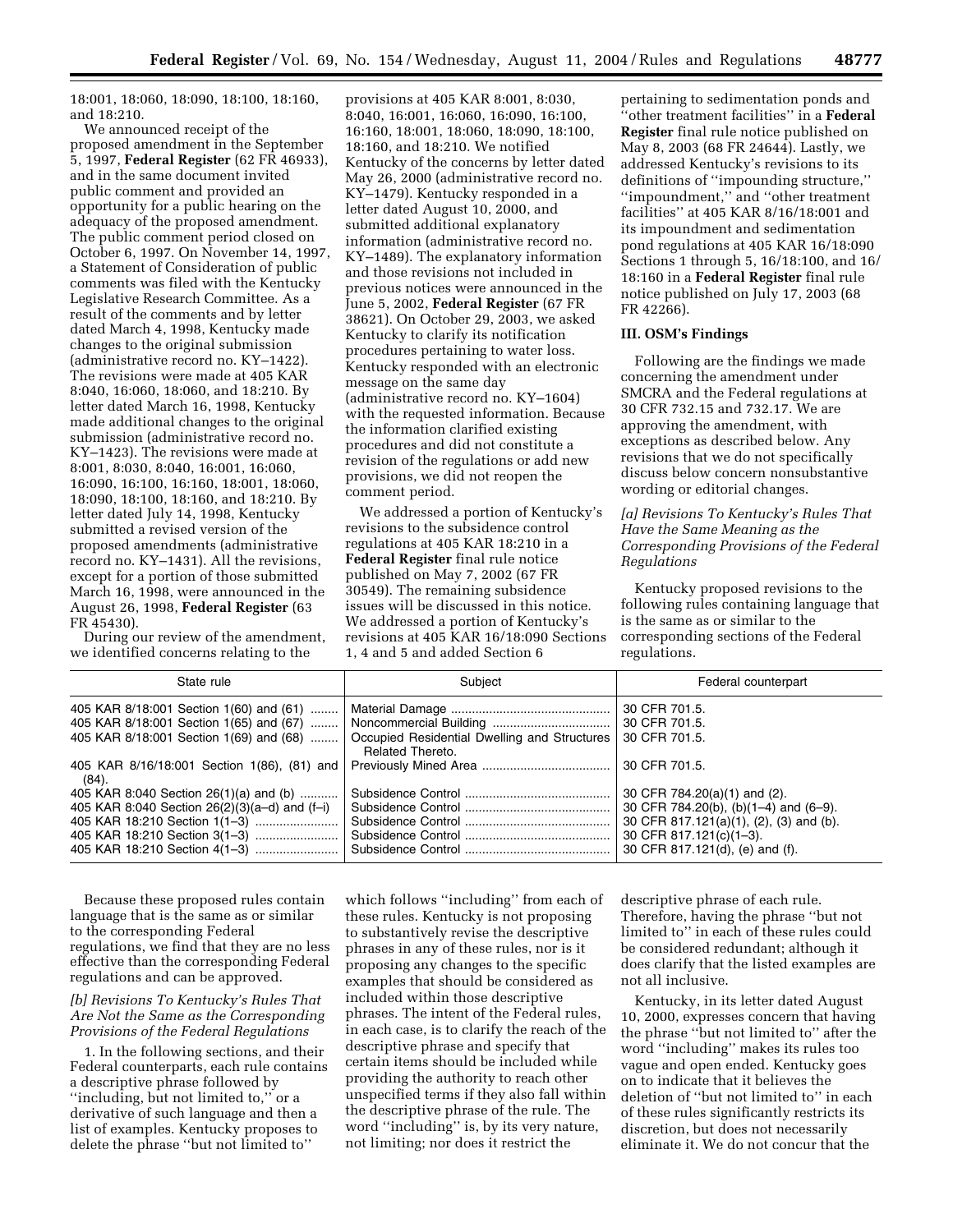phrase ''but not limited to'' makes these rules too vague and open ended because the reach of each rule is still proscribed by the descriptive phrase that precedes the list of examples. However, we do concur that Kentucky would still have the authority and discretion, under the proposed changes, to reach items not listed in the examples, when necessary. In fact, Kentucky would still have the

obligation to do so when such items fall within the descriptive phrase of each rule. That is because the word ''including'' is not limiting nor has the descriptive phrase of each rule, which proscribes its reach, been revised. Based upon that understanding, we find these changes do not render the Kentucky program less effective than the Federal rules and can be approved. Should we,

through future oversight, find that Kentucky is no longer, in fact, reaching items that should have been addressed by these regulations because they are not contained in the lists of examples, we will revisit the issue and may require an amendment to the Kentucky program to reinstate this phrase.

| State rule                                                                                         | Federal counterpart                                                                                                                                                                         |  |
|----------------------------------------------------------------------------------------------------|---------------------------------------------------------------------------------------------------------------------------------------------------------------------------------------------|--|
| 405 KAR 16:001 Section 1(99)-Definition of Significant, Imminent Environmental Harm  30 CFR 701.5. | 30 CFR 761.5.<br>30 CFR 779.12(b)(1)/783.12(b)(1).<br>30 CFR 779.24(e).<br>30 CFR 780.18(b)(5)/784.13(b)(5).<br>30 CFR 780.35(b)(5).<br>30 CFR 784.20(b)(5).<br>30 CFR 816.45(b)/817.45(b). |  |

2. In the following sections, Kentucky proposes to delete the phrase ''but not limited to.'' The Federal rules listed below do not include the phrase ''but

not limited to'' or otherwise state that the requirements are not inclusive. Therefore, we find that the deletion of the phrase ''but not limited to'' does not

render the Kentucky regulations listed below, less effective than the corresponding Federal regulations and can be approved.

| State rule | Federal counterpart                                                        |  |  |
|------------|----------------------------------------------------------------------------|--|--|
|            | $\vert$ 30 CFR 780.23(b)/784.15(b).<br>$\vert$ 30 CFR 816.41(a)/817.41(a). |  |  |

3. 405 KAR 8/16/18:001 Section 1(46) and (49)—Kentucky proposes revisions to its definition of ''historically used for cropland,'' by deleting the description of the term ''acquisition'' and reorganizing the remainder of the definition to provide a more straightforward reading. OSM approved the 1 definition of ''historically used for cropland'' in 1982. (47 FR 21409 (May 18, 1982)). Because Kentucky is adding the definition of ''acquisition'' to include the old description, we find that Kentucky's proposed changes to its definition are no less effective than the Federal definition of ''historically used for cropland'' at 30 CFR 701.5 and can be approved.

4. 405 KAR 8:030/8:040 Section 4(3)— Kentucky proposes to delete these sections which read, ''Nothing in this section shall be construed to afford the cabinet the authority to adjudicate property title disputes.'' Kentucky stated in its August 10, 2000, response that the deletion of this subsection does not render Kentucky's program less effective because there is nothing in the Kentucky statutes that gives Kentucky the authority to adjudicate property title

disputes. Because Kentucky lacks the authority to decide property disputes and the Federal regulations at 30 CFR 778.15(c) do not provide the regulatory authority with the authority to adjudicate property rights disputes, we find that Kentucky's proposed revisions are no less effective than the Federal regulations and can be approved.

5. 405 KAR 8:030 Section 12(4)— Kentucky revises this subsection to require that water quality analysis and sampling shall be conducted according to the 14th edition of Standard Methods for the Examination of Water and Wastewater or 40 CFR Parts 136 and 434. Kentucky's regulations are substantively identical to the Federal regulations at 30 CFR 780.21(a), except the Federal regulation refers to the 15th edition of the publication. Because the 15th edition is not substantively different from the 14th edition, we find that Kentucky's proposed revision is no less effective than the Federal regulation and can be approved.

6. 405 KAR 8:030/8:040 Section 16— Kentucky proposes to require that if the determination of probable hydrologic consequences (PHC) (required in

Section 32) indicates that proposed surface or underground mining activities may proximately result in contamination, diminution, or interruption of an underground or surface source of water within the proposed permit area or adjacent area which is used for domestic, agricultural, industrial, or other legitimate use, then the application will identify and describe the adequacy and suitability of the alternative sources of water supply that could be developed for existing premining and approved postmining land uses. The Federal regulation at 30 CFR 780.21(e) also requires that if the PHC determination indicates that the surface coal mining operation proximately results in contamination, diminution or interruption of a protected water source then the permit application must contain information on water availability and water sources. The Federal regulation at 30 CFR 784.14(e)(3)(iv) requires a PHC finding on whether or not underground mining activities conducted after October 24, 1992, may result in contamination, diminution or interruption of a well or spring that is used for protected water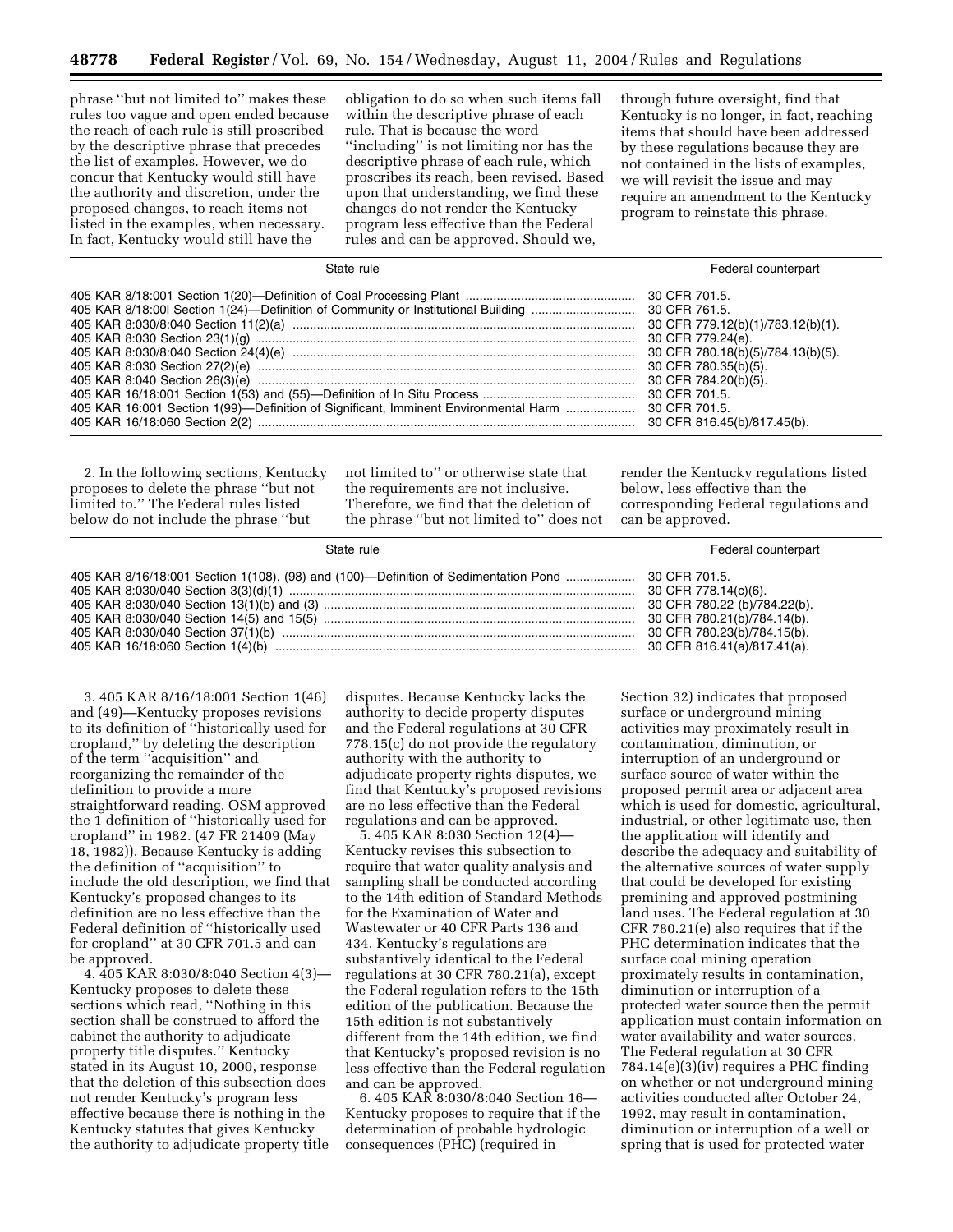supplies. Even though the Federal regulation for underground mining activities and section 720 of SMCRA do not explicitly include the terms ''proximately result'' we find the use of Kentucky's term for both surface and underground mining activities is consistent with SMCRA.

Legislative history to a predecessor of Section 720 of SMCRA indicates that Congress believed Section 717(b) of SMCRA, which delineates water rights and replacement requirements for surface mining activities, would apply to underground mining. *See*, H.R. Rep. No. 102–474 at 132 (1992). Section 717(b) uses the term ''proximately resulting.'' Thus, absent explicit Congressional intent to the contrary, we find that the most reasonable construction is to use ''proximate result.'' Accordingly, we find the proposed Kentucky regulations are no less effective than the Federal regulations at 30 CFR 780.21(e) and  $784.14(e)(3)(iv)$  and can be approved.

7. 405 KAR 8:030/8:040 Section 32(3)(e)—Kentucky proposes to require that the determination of PHC in the permit application include a finding on whether the proposed mining activities may proximately result in contamination, diminution, or interruption of an underground or surface source of water within the permit or adjacent area that is used for domestic, agricultural, industrial, or other legitimate use at the time the application is submitted. Section 405 KAR 8:040 also requires that the finding should include underground mining activities after July 16, 1994. Even though the Federal regulation for underground mining activities does not explicitly include the terms ''proximately result'' we find the use of Kentucky's term for both surface and underground mining activities is consistent with SMCRA. As discussed in the previous finding, we find that Kentucky's proposed regulations are no less effective than the Federal regulations at 30 CFR 780.21(f)(3)(iii) and 784.14(e)(3)(iv) and can be approved.

Kentucky has stated to OSM that it does not have the statutory authority to enforce water replacement requirements prior to July 16, 1994. In implementing 30 CFR 843.25 [Energy Policy Act enforcement in States with approved State programs], OSM has previously found for the Kentucky regulatory program that ''[f]or those underground mining activities conducted after October 24, 1992, and before July 16, 1994, OSM will enforce the provisions of 30 CFR 817.41(j).'' 60 FR 38682, 38685 (July 28, 1995). Thus, where

Kentucky cannot enforce the provisions of 30 CFR 817.41(j), OSM will continue to enforce the provisions of 30 CFR 817.41(j) for underground mining activities conducted after October 24, 1992, and before July 16, 1994.

8. 405 KAR 8:030/8:040 Section 34(1) and(4)—Kentucky proposes to change the term ''coal processing waste'' to ''coal mine waste.'' Kentucky's regulations are nearly identical to the Federal regulations at 30 CFR 780.25(a) and (d) and 784.16(a) and (d). The Federal rules use the term ''coal processing waste.'' However, the Federal regulations at 30 CFR 701.5 define ''coal mine waste,'' in part, as ''coal processing waste.'' We, therefore, find that Kentucky's proposed revisions are no less effective than the corresponding Federal regulation at 30 CFR 780.25(a) and (d), and 784.16(a) and (d) and can be approved.

9. 405 KAR 8:030/8:040 Section 34(2)—Kentucky proposes to delete subsection (b) and revise subsection (a) to require that temporary and permanent sedimentation ponds be designed to comply with the requirements of 405 KAR 16:090 and 16:100. The deleted requirement that mine reclamation plans comply with the requirements of the Mine Safety and Health Administration (MSHA) is added at subsection (3). We find that Kentucky's proposed revisions are no less effective than the corresponding Federal regulations at 30 CFR 780.25(b) and 784.16(b) which also requires compliance with the applicable performance standards and can be approved.

10. 405 KAR 8:030/8:040 Section 34(3)—Kentucky proposes to require that the plans for permanent and temporary impoundments that are required to be submitted to MSHA also be submitted to Kentucky as part of the permit application. After the plan has been approved by MSHA, the permit applicant must submit a notarized copy of the final approved plan and any other MSHA-related correspondence or documents. The Federal regulations at 30 CFR 780.25(c)(2) and 784.16(c)(2) require the submission of the plans as part of the permit application. The regulations do not, however, specify that the final MSHA-approved plans be submitted. We find that this additional requirement does not render Kentucky's program less effective than the corresponding Federal regulations and can be approved.

11. 405 KAR 8:030/8:040 Section 34(5)—Kentucky proposes to require the same submissions for coal mine waste dams and embankments as those described above for impoundments. The Federal regulations at 30 CFR 780.25(e) and 784.16(e) require the submission of plans as part of the permit application. The regulations do not, however, specify that the final MSHA-approved plans be submitted. We find that Kentucky's proposed requirements do not render the Kentucky program less effective than the corresponding Federal regulations and can be approved.

12. 405 KAR 8:030/8:040 Section 34(6)—Kentucky proposes to require that, if an impoundment or embankment structure is classified as Class B or C, or if it meets the size or other criteria of MSHA, the corresponding plan must include a stability analysis of each structure. The Federal regulations at 30 CFR 780.25(f) and 784.16(f) refer to the B or C dam classification criteria as specified in the Soil Conservation Service (currently the Natural Resource Conservation Service—NRCS) Technical Release No 60, Earth Dams and Reservoirs, 1985 (TR–60). Kentucky includes a reference to its counterpart criteria to TR–60: 405 KAR 7:040 Section 5 and 4:030. Additionally, Kentucky proposes to delete the phrase ''but not limited to'' in reference to what a stability analysis must contain. We refer to our discussion at finding b–1 above in which we approved the deletion of the phrase. Accordingly, we find Kentucky's proposed regulations are no less effective than the corresponding Federal regulations and can be approved.

13. 405 KAR 8:040 Sections 26(1)(c) and (1)(d)—Kentucky proposes to require that a permit application include an example of a letter by which the applicant proposes to notify owners of all structures for which a presubsidence survey is required under 405 KAR 18:210 Section 1(4). The application must also include a survey of the quantity and quality of each protected water supply within the permit and adjacent areas. The applicant must pay for the technical assessment or engineering evaluation used to determine the quantity and quality of a water supply and must provide copies of the survey and assessment or evaluation to the property owner and to Kentucky. If the owner disagrees with the survey results, he or she may submit any concerns in writing to the regulatory authority.

The Federal regulations at 30 CFR 784.20(a)(3) require the completion of a presubsidence survey prior to permit approval. The survey should include the condition of all non-commercial buildings or occupied residential dwellings that may be materially damaged as well as a survey of drinking, domestic and residential water supplies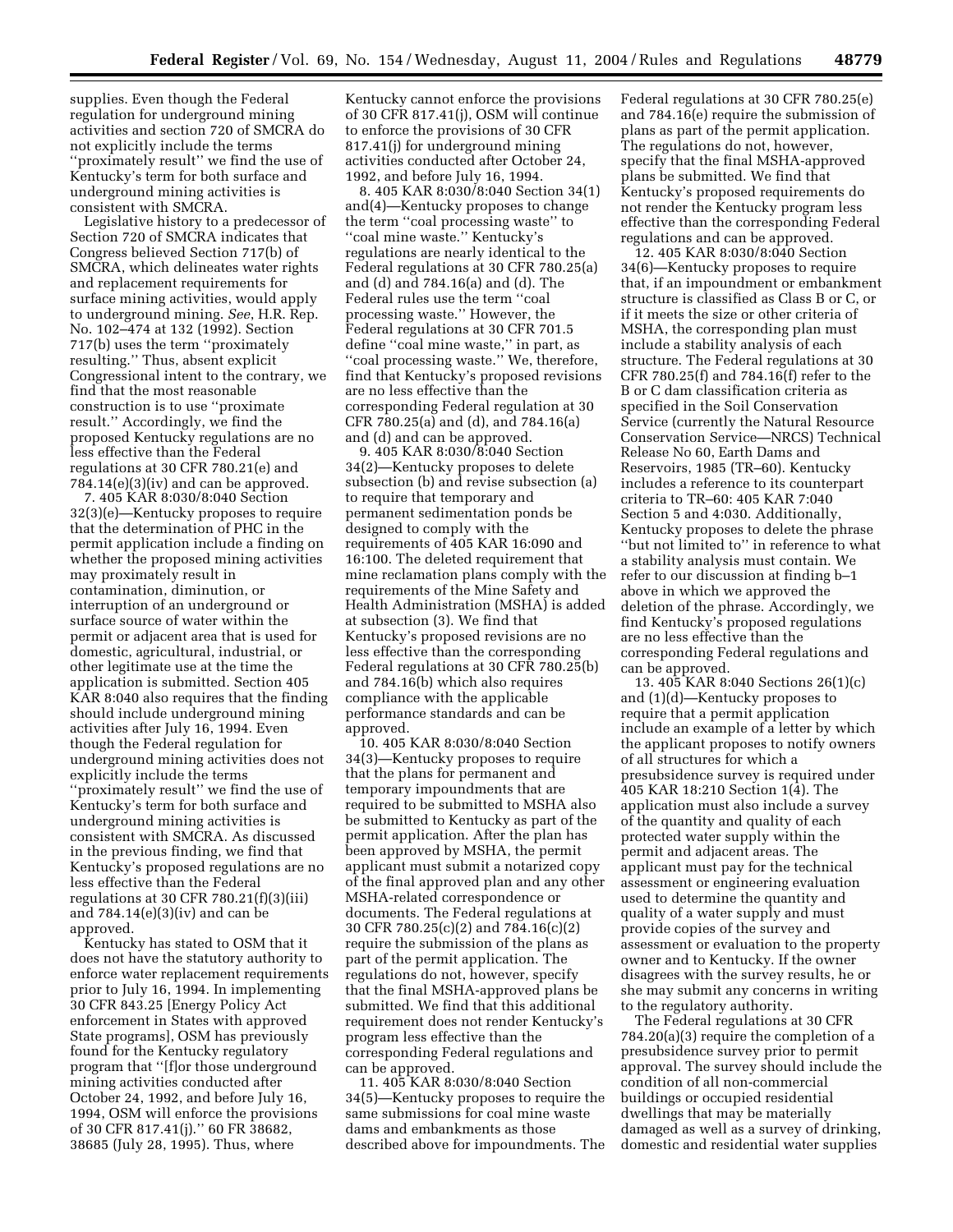within the permit and adjacent areas. The Federal rules also require the applicant to supply copies to the property owner and the regulatory authority and to pay the costs of the assessment, etc. It should be noted, however, that the Federal regulations at 30 CFR 784.20(a)(3), as they pertain to the requirements to perform a survey of the condition of all noncommercial buildings or occupied residential structures that may be materially damaged within the areas encompassed by the applicable angle of draw, were suspended by OSM pursuant to an earlier court order. 64 FR 71653 (December 22, 1999).

Kentucky subsequently deleted 405 KAR 18:210 Section 1(4) because it was substantively identical to the suspended portion of the corresponding Federal regulation. OSM approved the deletion on May 7, 2002 (67 FR 30549). However, Kentucky is retaining its requirements with regard to a presubsidence survey for water supplies. Therefore, we find 405 KAR 8:040 Section 26 (1)(d) no less effective than the Federal rule because its requirements are the same as the Federal rule and can be approved. Because 405 KAR 8:040 Section 26(1)(c) relates to the presubsidence structure survey requirement of 405 KAR 18:210, which was proposed as an amendment but then deleted, 8:040 Section 26(1)(c) has no effect and is not considered part of Kentucky's approved program.

14. 405 KAR 8:040 Section 32(1)(b)5— Kentucky proposes to require that each underground coal mining permit application include a description that identifies the protective measures to be taken to protect or replace the water supply of present users as required by 405 KAR 18:060 Section 12. Section 12 requires the permittee to provide a replacement water supply that is equivalent to the premining quantity and quality with an equivalent water delivery system. The Federal definition of ''replacement of water supply'' requires that the replaced water supply must be equivalent to premining quantity and quality with an equivalent delivery system. The replaced water supply is not subject to the current use, but to the premining supplies. 60 FR 16722, 16726 (March 31, 1995). Kentucky acknowledged in its Statement of Consideration that the Kentucky statute (KRS 350.421) does not limit the replacement of water supplies to the uses in existence at the time of the permit issuance. Accordingly, Section 32(1)(b)5, when read together with 405 KAR 18:060 Section 12, is consistent with the Federal rules and can be approved.

15. 405 KAR 16:001 Section 1(63)/ 18:001 Section 1(62)—Kentucky proposes to delete the definition of 'noxious plants." Kentucky stated in its August 10, 2000, response that there is no official list of noxious plants for the State of Kentucky. The Federal regulations at 30 CFR 701.5 define ''noxious plants'' to mean ''species included on official State lists of noxious plants for the State.'' Because Kentucky has no official State list of noxious plants, and Kentucky still requires at 405 KAR 16/18:200 Section 1(5)(a) that plant species for revegetation must meet the applicable Federal laws for noxious plants, we find that Kentucky's proposed deletion is not inconsistent with the Federal regulations which also require that a vegetative cover meet Federal noxious plant laws and regulations and can be approved.

16. 405 KAR 16/18:060 Section 4(1)— Kentucky proposes to revise its general hydrologic provisions to require ''identifying, burying, and treating'' materials in accordance with 405 KAR 16/18:190 Section 3. The Federal regulations at 30 CFR 816/817.41(f)(1)(i) require ''identifying and burying and/or treating, when necessary, materials \* \*" When we asked if this meant all three procedures would be required, Kentucky indicated in a letter dated August 10, 2000, that the Federal rules do not require all three actions and that section 3 prescribes the appropriate cover and treatment as necessary (administrative record no. KY–1489). As with the Federal rules, Kentucky's rules do not require all three actions. Accordingly, we find that the revisions are no less effective than the Federal regulations and can be approved.

17. 405 KAR 16:060 Section 8 and 18:060 Section 12—Kentucky proposes to revise Section 8 and add Section 12 to establish requirements for the replacement of water supplies. At subsection (1)(a), Kentucky is required to promptly notify the permittee if the Natural Resources and Environmental Protection Cabinet (the Cabinet) receives a complaint alleging the permittee's activities have adversely affected the complainant's water supply. At subsection (1)(b), Kentucky is requiring the operator or permittee to promptly replace a water supply that has been adversely affected by the contamination, diminution or interruption proximately resulting from the mining operation. For underground mines, the replacement requirement is applicable to underground mining activities conducted after July 16, 1994.

The Federal regulation at 30 CFR 816.41(h) requires the replacement of

certain affected water supplies proximately resulting from surface mining activities. The Federal regulation at 30 CFR 817.41(j) requires prompt replacement of a more limited range of water supplies adversely affected by underground mining activities. As discussed in earlier findings, even though the Federal regulation for underground mining activities does not explicitly include the term ''proximately resulting'' we find that Kentucky's use of that term for both surface and underground mining activities is not inconsistent with SMCRA. Accordingly, we find the proposed Kentucky regulations at subsections (1)(a) and (b) no less effective than the Federal regulations and can be approved. We would also note that SMCRA requires the enforcement of Section 720(a) as soon as it was enacted, which was October 24, 1992. Kentucky has stated to OSM that it does not have the statutory authority to enforce water replacement requirements prior to July 16, 1994. Thus, as we also stated earlier, ''[f]or those underground mining activities conducted after October 24, 1992, and before July 16, 1994, OSM will enforce the provisions of 30 CFR 817.41(j).'' 60 FR 38682, 38685 (July 28, 1995).

Kentucky also proposes to delete the existing requirement that the Cabinet shall issue a notice of noncompliance— Kentucky's equivalent to a federal notice of violation—to the permittee or operator and order the replacement of the water supply if it determines that a protected water supply has been contaminated, diminished, or interrupted by the mining operation. Just because the water supply has been contaminated, diminished or interrupted by a mining operation, it is not a violation of SMCRA. A violation occurs under SMCRA when a permittee fails to replace the protected water supply. Kentucky must still issue, and still has the authority to issue, an NOV when a permittee does not timely replace a protected water supply. Thus, we are approving Kentucky's deletion.

At subsection (2)(a), Kentucky establishes timetables for the replacement of a domestic water supply; within 48 hours for an emergency water supply, within two weeks for a temporary water supply and within two years for a permanent supply. The timetables are triggered by a notice from the Cabinet that the water supply was adversely impacted by mining. In an email notification to OSM on October 29, 2003, (administrative record no. KY– 1604), Kentucky clarified its citizen complaint process by stating that it sends an initial letter to provide notice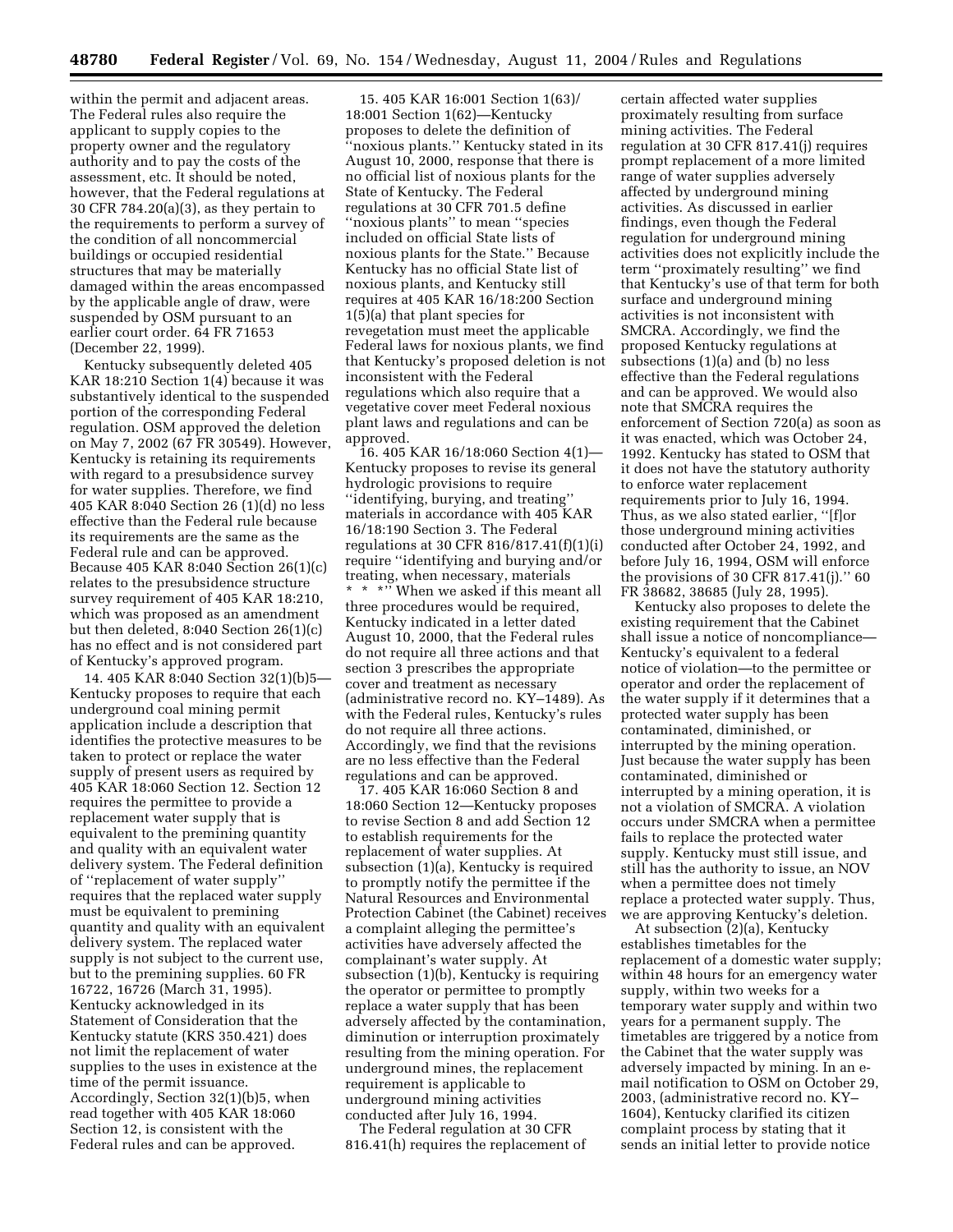to the permittee that a complaint has been received. A second letter to the permittee follows Kentucky's investigation and gives notice of the obligation to replace the water supply and provides the regulatory timeframes for replacement. If the permittee fails to replace the supply in accordance with the regulatory timeframes, an NOV is issued.

Section 720(a)(2) of SMCRA and 30 CFR 817.41(j) require the permittee to promptly replace any drinking, domestic, or residential water supply from a well or spring that was in existence at the time of permit application and that has been adversely affected by underground mining operations.

Additionally, the definition of ''replacement of water supply'' at 30 CFR 701.5 requires a permittee to replace water on a temporary and permanent basis and ''is intended to apply to replacement of water supply under both Sections 717(b) and 720(a)(2) of SMCRA.'' 60 FR 16721, 16726 (March 31, 1995). As discussed above in this finding, Kentucky's proposed revisions specify timeframes for emergency, temporary, and permanent replacement of domestic water supplies. Because the proposed regulations include surface (16:060) and underground (18:060) mining operations, we find that these specific timeframes are sufficient to meet the requirement for replacement of water supplies on a temporary and permanent basis as mandated by the Federal rules. These revisions are sufficient to resolve the required amendment found at 30 CFR 917.16(m). We make this finding with the understanding that any drinking or residential water supply from a spring or well impacted by underground mining is considered a domestic water supply and is covered by the timeframes contained in 2(a). We are therefore removing the existing requirement at 30 CFR 917.16(m) that required Kentucky to amend its program to provide for the prompt replacement of water supplies.

At subsection 2(b), Kentucky is required to establish the replacement timetable on a case-by-case basis for water supplies other than domestic supplies. The Federal regulations at 30 CFR 816.41(h) and 817.41(j) do not specify a timetable for the replacement of these water supplies. Again, OSM finds that this subsection is not inconsistent with the Federal regulations and is approving it with the understanding that Kentucky does consider domestic water supplies covered by 2(a) to include any drinking or residential water supply from a well

or spring in existence at the time of the permit application and that is adversely affected by underground mining operations.

At subsections 2(c) and (d), the replacement water supply must be of quantity and quality equivalent to the premining water supply and an equivalent water delivery system must be provided. At subsection 2(e), the permittee is required to pay, for a period of 20 years or other period agreed to by the permittee and owner, any operation and maintenance costs in excess of customary and reasonable operation and maintenance costs for the premining supply. Several alternative methods of payment are proposed. The Federal regulation at 30 CFR 701.5 defines ''replacement of water supply'' as ''provision of water supply on both a temporary and permanent basis equivalent to premining quality and quantity \* \* \* and payment of operation and maintenance costs in excess of customary and reasonable delivery costs for premining water supplies.'' The maintenance costs may be paid ''for a period agreed to by the permittee and the water supply owner.'' In the Federal rule preamble, we gave as an example, that in determining the useful life of a delivery system, 20 years may be a reasonable amount of time to calculate the lump sum payment by a permittee (60 FR at 16726). Kentucky has incorporated that 20-year timeframe directly into its regulations. However, the regulation also includes authority to modify that period when agreed to by the permittee and the owner. Accordingly, we find these subsections are no less effective than the Federal rule and can be approved.

At subsection (3), Kentucky establishes certain conditions under which it may not actually be necessary to replace a damaged water supply. If the affected water supply was not needed for the land use in existence at the time of loss, contamination, or diminution, and if the supply is not needed to achieve the postmining land use, replacement requirements may be satisfied by demonstrating that a suitable alternative water source is available and could feasibly be developed. With this approach, written concurrence from the owner of interest is required. The Federal definition of ''replacement of water supply'' also provides that a delivery system does not need to be replaced as long as it is demonstrated that a suitable alternative water source is available for future development. Accordingly, we find that Kentucky's proposed regulations at subsection (3) are no less effective than

the Federal regulation at 30 CFR 701.5 and can be approved.

At subsection (4)(a), Kentucky requires that if the permittee does not complete the water replacement within 90 days, he/she must post an additional performance bond to cover the replacement. Under certain conditions, the 90-day period may be extended up to one year. The Federal rule at 30 CFR 817.121(c)(5), which is applicable to underground mining operations, requires an adjustment to the bond amount for water supplies protected under 30 CFR 817.41(j), if water supplies are not replaced within 90 days of the occurrence, with an extension of the grace period for up to one year. The Federal regulations do not specify a timeframe for adjusting a bond when water supplies are affected by surface coal mining operations. Nonetheless, we find Kentucky's provision for surface coal mining operations not inconsistent with the Federal requirements and we find that Kentucky's surface and underground mining provisions for bonding of affected water supplies are no less effective than the Federal rule at 30 CFR 817.121(c)(5) and are approving the revisions.

At subsection (4)(b), Kentucky allows the permittee's liability insurance coverage to take the place of additional bond coverage for the water supply, to the extent that applicable coverage is available. We find that Kentucky's proposed regulations at subsections (4)(b) are consistent with and no less effective than the Federal regulation at 30 CFR 800.14(c), which allows liability insurance in lieu of a bond, and can be approved.

At subsection (4)(c), Kentucky provides for the prompt release of the additional bond amount after the water replacement has been completed successfully based on the permittee's application and submitted information and Kentucky's own investigation as appropriate. This proposal regarding release of additional bond addresses two aspects: first, when bond release may be granted for water replacement, and second, the process/requirements to be used in releasing the additional bond. The Federal rule for underground mining activities at 30 CFR 817.121(c)(5) expressly requires that the additional bond must be held ''until the \* \* \* replacement is completed.'' There is no parallel regulation for surface coal mining operations. Nonetheless, that aspect of Kentucky's proposed rules for surface and underground mining operations is consistent with and no less effective than the Federal rule. Unlike the Kentucky proposal, however, the Federal rule does not include a separate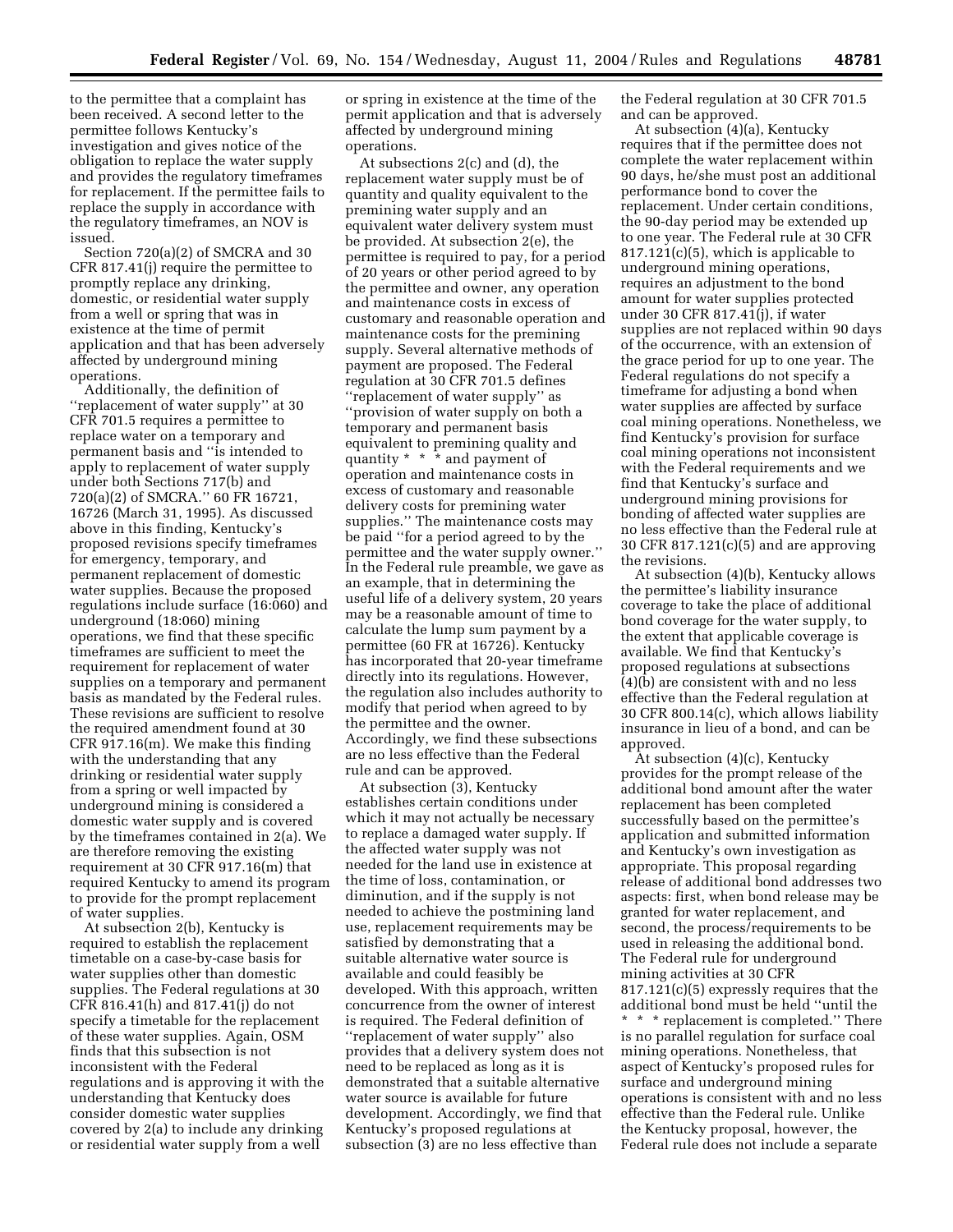bond release process as proposed by Kentucky. Instead, in response to comments that no bond release provisions were included in the Federal rule, the preamble states ''procedures for bond release are set forth in sections 800.17 and 800.40.'' 60 FR 16742. Generally, section 800.17 requires compliance with 30 CFR 800.40. Thus, it is clear that the bond release process of Section 800.40 is to be followed in releasing the additional bond. Because the Kentucky proposal circumvents much of that procedure, we are not approving the proposed rule to the extent that it provides for a less effective bond release process than the Federal rule. Kentucky's existing approved bond release procedures will continue to be applicable to the release of bond following water replacement.

18. 405 KAR 18:001 Section (1)— Kentucky proposes to define ''Angle of Draw'' as the angle of inclination between the vertical at the edge of the underground mine workings and the point of zero vertical displacement at the edge of a subsidence trough. As noted in finding b–13 above, the Federal regulations at 30 CFR 784.20(a)(3), as they pertain to the requirements to perform a survey of the condition of all noncommercial buildings or occupied residential structures that may be materially damaged within the areas encompassed by the applicable angle of draw, were suspended by OSM. Kentucky subsequently deleted 405 KAR 18:210 Section 1(4) because it was substantively identical to the suspended portion of the corresponding Federal regulation. OSM approved the deletion on May 7, 2002. Because the related regulations to which the definition of ''Angle of Draw'' pertained were deleted, the definition has no effect and OSM is not taking any action on this definition and it is not considered part of Kentucky's approved program.

19. 405 KAR 18:210 Section 2(1) and (3)—Kentucky proposes to require that a permittee mail a notification to all owners and occupants of surface property and structures within the area above the underground workings at least 90 days prior to mining. The notification shall include at a minimum the specific areas in which mining will take place, dates that 2 specific areas are anticipated to be undermined and the location where the subsidence control plan may be examined. The Federal regulations at 30 CFR 817.122 require that a notification be made at least six months prior to mining, or within that period if approved by the regulatory authority. Because the regulatory authority has discretionary authority to alter the notification period and the

notification includes those items listed in the Federal regulations, we find that Kentucky's proposed regulations are no less effective than the Federal regulations and can be approved.

20. 405 KAR 18:210 Section 3(5)(a)— Kentucky proposes to require that the permittee obtain additional performance bond if subsidence-related material damage to land, structures, or facilities occurs. If repair or compensation is completed within 90 days, no additional bond is necessary. Kentucky may extend the grace period for up to one year. The proposed regulations are substantively identical to the Federal regulations at 30 CFR 817.121(c)(5) with one exception; the Federal regulations also require an additional performance bond if a protected water supply is affected. Kentucky, however, addresses this contingency at 405 KAR 16:060 Section 8 and 18:060 Section 12 at subsection 4(a) (see finding b–17 above). We find that Kentucky's proposed regulations at 18:210 Section 3(5)(a), when read in conjunction with the proposed regulations at 16:060 Section 12 and 18:060 Section 12, are no less effective than the corresponding Federal regulations and can be approved.

21. 405 KAR 18:210 Section 3(5)(b)— Kentucky proposes to allow the reduction of the additional performance bond required at Section 3(5)(a) by the amount of a permittee's liability insurance applicable to subsidence damage. Such insurance would not prevent bond forfeiture under 405 KAR 10:050. The Federal rules allow a permittee's liability insurance policy to cover the obligations under 30 CFR 817.121(c) instead of a performance bond. Because both the Federal and Kentucky regulations allow for the substitution of liability insurance in lieu of bonding, we find that Kentucky's proposed regulation is no less effective than the Federal regulation at 30 CFR 800.14(c) and can be approved.

22. 405 KAR 18:210 Section 3(5)(c)— Kentucky proposes to provide for the prompt release of the additional bond amount described in Section 3(5)(a) if it determines that the permittee has satisfactorily completed the required repair or compensation. As discussed above in finding b–17, at 405 KAR 16:060 Section 8 and 18:060 Section 12(4)(c), to the extent that this section provides a bond release process that is less effective than that contained in 30 CFR 800.40, we are not approving it.

23. 405 KAR 18:210 Section 5(1) and (2)—Kentucky proposes to require that a permittee submit an annual plan of existing and proposed underground workings that includes maps and descriptions of significant features,

extraction ratios, protective measures, full extraction areas and other information. Other maps may be used so long as all the required information is provided. The Federal regulation at 30 CFR 817.121(g) requires that a plan with the same information as required by Kentucky be submitted within a schedule approved by the regulatory authority. The Federal rules also provide that the operator may request confidentiality of information pursuant to 30 CFR 773.6(d). In the May 26, 2000, letter, we noted that Kentucky's rules did not allow for confidentiality of submitted information. Kentucky, in its response dated August 10, 2000, stated that the procedures for requesting confidentiality are set forth in 405 KAR 8:010 Section 12. We find that Kentucky's proposed regulations in conjunction with its clarification of confidentiality procedures are no less effective than the corresponding Federal regulations and can be approved.

### *[c] Revisions To Kentucky's Rules With No Corresponding Federal Regulations*

1. 405 KAR 8:001/16:001/18:001 Section 1(3)—Kentucky proposes to add the term ''acquisition'' and defines it as the purchase, lease, or option of the land for the purposes of conducting or allowing through resale, lease, or option, the conduct of surface coal mining and reclamation operations. This definition was formerly included in Kentucky's definition of ''historically used for cropland.'' Kentucky submitted the definition in response to OSM's finding on October 22, 1980, (45 FR 69947) that the term was not defined in Kentucky's regulations. The Federal rules have no counterpart definition. However, the Federal rules define ''historically used for cropland.'' In that definition, OSM discusses the acquisition of lands citing the examples used by Kentucky in its definition of ''acquisition.'' Accordingly, we find that Kentucky's proposed definition of the term is not inconsistent with the requirements of SMCRA and the Federal regulations and can be approved.

2. 405 KAR 8:001 (reference to ASTM Standard D 388–77 only)/16:001 and 18:001 Section 2—Kentucky proposes to incorporate by reference ASTM Standard D 388–77, Standard Specification for Classification of Coal by Rank, 1977; and Method for Determination of Slake Durability Index, Kentucky Method 64–513–79, 1979. The Federal rules at 30 CFR 700.5 define ''anthracite'' and ''coal'' as coal classified in ASTM Standard D 388–77, which is also incorporated by reference into the Federal regulations. Therefore, the incorporation by reference to the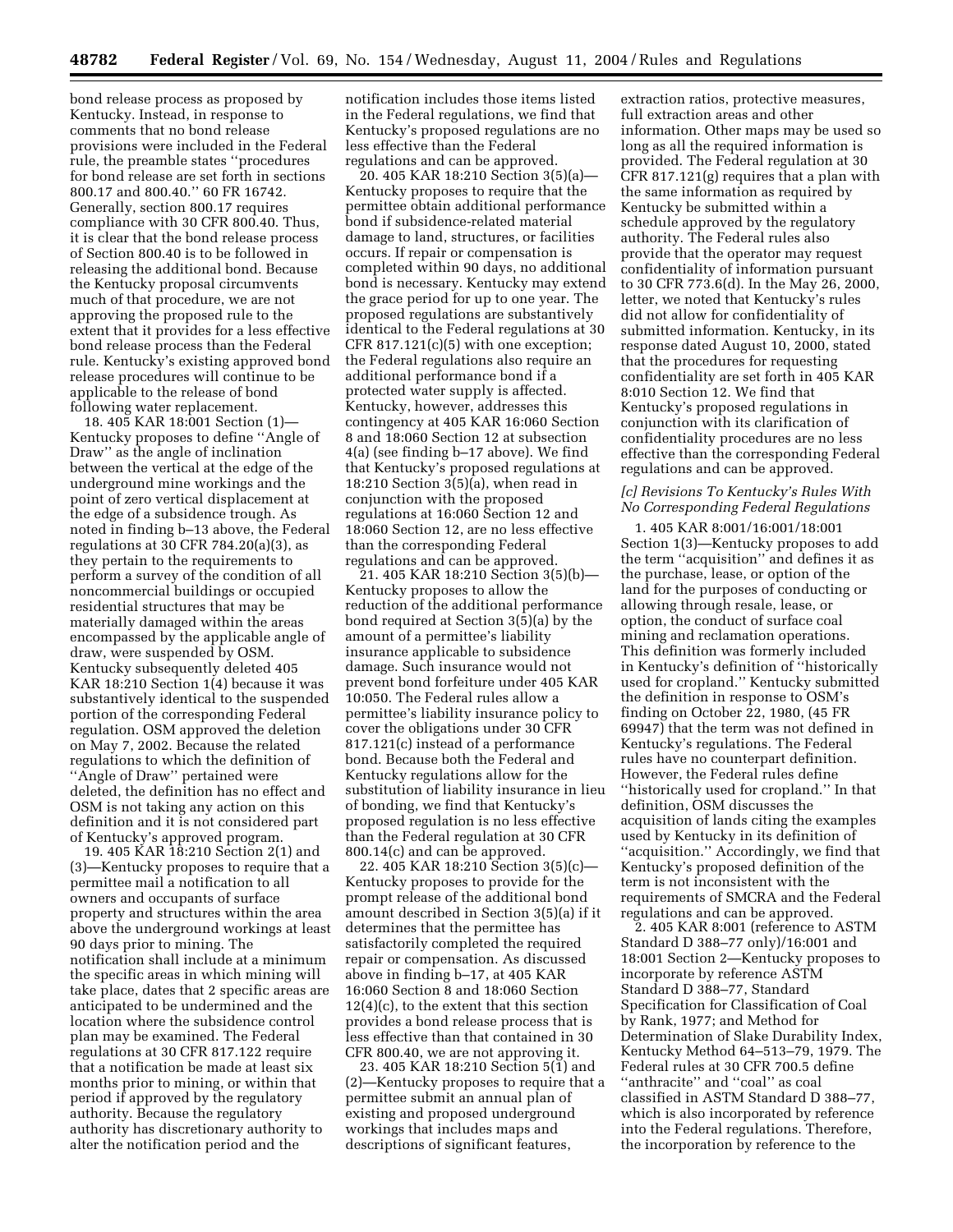ASTM Standard D 388–77 is no less effective than the Federal rules. There is no Federal counterpart to Slake Durability Index. However, we find that Kentucky's proposed regulations add specificity to the Kentucky program and are not inconsistent with the requirements of SMCRA and the Federal regulations and can be approved.

3. 405 KAR 8:030/8:040 Section 20(3)—Kentucky proposes to revise its requirement that wetland delineations in permit applications must be conducted in accordance with the Corps of Engineers Wetlands Delineation Manual, U.S. Army Corps of Engineers Regulatory Guidance Letter No. 90–7, National Lists of Plant Species that Occur in Wetlands and Biological Reports and Summary and List of Hydric Soils of the U.S., All Kentucky Counties. The Federal regulations at 30 CFR 780.16 and 784.21 require site specific resource information when the permit and adjacent areas are likely to include wetlands. However, the Federal regulations do not specify what the permittee must follow to delineate the wetlands. Because the wetland references provide an additional level of specificity, we find that Kentucky's proposed regulations are not inconsistent with the requirements of SMCRA and the Federal regulations and can be approved.

4. 405 KAR 8:030 Section 38/8:040 Section 39—Kentucky proposes to incorporate by reference: Standard Methods for the Examination of Water and Wastewater, 1975; Corps of Engineers Wetlands Delineation Manual, 1987; U.S. Army Corps of Engineers Regulatory Guidance Letter No. 90–7, 1990; National Lists of Plant Species that Occur in Wetlands, and Biological Reports and Summary, 1988; and List of Hydric Soils of the United States, All Kentucky Counties, 1991. As previously stated, the Federal regulations at 30 CFR 780.21(a) and 784.14(a) refer to the 15th edition of the Standard Methods for the Examination of Water and Wastewater. Because the 15th edition is not substantively different from the 14th edition, we find that Kentucky's proposed incorporation by reference is no less effective than the Federal regulations and can be approved.

Also as previously discussed, we find the remaining references add specificity to the Kentucky program and are not inconsistent with the requirements of SMCRA and the Federal regulations.

5. 405 KAR 16:001 Section 1(32) and 18:001 Section 1 (35)—Kentucky proposes to add the term ''durable rock'' and defines it as ''rock that does not slake in water, is not reasonably

expected to degrade to a size that will adversely affect the effectiveness of the internal drainage system, and has a slake durability index value of 90 percent or greater''. The Federal regulations have no counterpart definition but address durable rock fills at 30 CFR 816/817.73(b). In response to comments, the Federal rules were revised to refer to durable rock as that type of rock that does not slake in water and will not degrade to soil materials. Soil materials are, in relation to durable rock fills, any materials that have degraded or will degrade to such a size as to block or cause failure of the underdrain system. 48 FR 32910, 32921 (July 19, 1983). Thus, the Federal rules contemplated that ''the rock must remain rock'' and not block the drainage. Kentucky's definition is no less effective than 30 CFR 816/817.73 because it refers to rock that will not slake and meets the objective of the Federal rule, *i.e.,* that it will not degrade to a size that will adversely affect the drainage system. Accordingly, we find that the definition is not inconsistent with the Federal rules at 30 CFR 816/ 817.73 and can be approved.

6. 405 KAR 16:001 Section 1(108) and 18:001 Section 1 (109)—Kentucky proposes to add the term ''surface blasting operations'' and defines it as the on-site storage, transportation, and use of explosives in association with a coal exploration operation, surface mining activities, or a surface disturbance of underground mining activities. It includes the design of the actual blast; implementation of a blast design; initiation of a blast; monitoring of an airblast and ground vibration; the use of access, warning and all-clear signals; and other protective measures. The Federal regulations have no counterpart definition but address surface blasting activities at 30 CFR 816/ 817.61–68. We find that Kentucky's proposed definition is not inconsistent with the requirements of SMCRA and the Federal regulations at 30 CFR 816/ 817.61–68 and can be approved.

## **IV. Summary and Disposition of Comments**

#### *Public Comments*

We solicited public comments and provided an opportunity for a public hearing on the amendment. Because no one requested an opportunity to speak, a hearing was not held. The Kentucky Resources Council, Inc. (KRC) submitted written comments on four different occasions in response to the original Kentucky submission and the subsequent revisions. The comments are summarized below and organized by

date of submission. Only those comments pertaining to the issues contained in this rule are included here.

*July 11, 2002 (administrative record no. KY–1553)*—KRC addressed several issues contained in OSM's May 26, 2000, issue letter and Kentucky's subsequent response on August 10, 2000. The remarks supplement previous comments on record by the KRC.

(a) 405 KAR 8:040 Section 16/8:040 Section 32(3)(e)/18:060 Section 12— KRC believes that Kentucky's use of ''proximate cause'' is problematic to the extent that the State would reject a claim of water damage traceable to mining. As we stated in our findings, we believe Kentucky's use of the phrase ''proximate result'' is consistent with Congressional intent and that it is reasonable to use ''proximate result.''

(b) 405 KAR 16:060 Section 8/18:060 Section 12—KRC objects to the removal of the requirement that a notice of violation be issued when a water supply is damaged. We refer to our findings at b–17. It is the failure to promptly replace a damaged water supply, rather than damaging a water supply, that constitutes a violation under the Federal rule.

(c) 405 KAR 16:060 Section 8(2)(e)/ 18:060 Section 12(2)(e)—KRC does not support the 20-year timeframe specified by Kentucky as the repayment period for operation and maintenance costs related to water replacement. KRC feels that a fixed 20 years may ''understate the durability of some private well water systems which have functioned \* \* \* well beyond 20 years.'' In its letter dated August 10, 2000, Kentucky stated that it uses the 20-year standard, but the permittee and water supply owner may agree on an alternate time period, as specified in the Federal definition of ''replacement of water supply'' at 30 CFR 701.5. As discussed in finding b–17, we found Kentucky's provisions acceptable in light of the option to prescribe a period of time, which could be longer than the 20-year standard (OSM issue 11 in the May 26, 2000, letter).

(d) 405 KAR 8:030/8:040 Section 34(6)—KRC states that a reference to TR–60 should be included in the Kentucky impoundment regulations. We agree that a reference to TR–60 or equivalent criteria should be included. As discussed in finding b–12, we found Kentucky's reference to 405 KAR 7:040 Section 5 and 4:030 acceptable (OSM issue 16 in the May 26, 2000, letter).

(e) 405 KAR 16:060 Section 8(4)(c)/ 18:060 Section 12(4)(c)/18:210 Section 3(5)(c)—KRC feels that the proposed release of the additional bond after water replacement has been successfully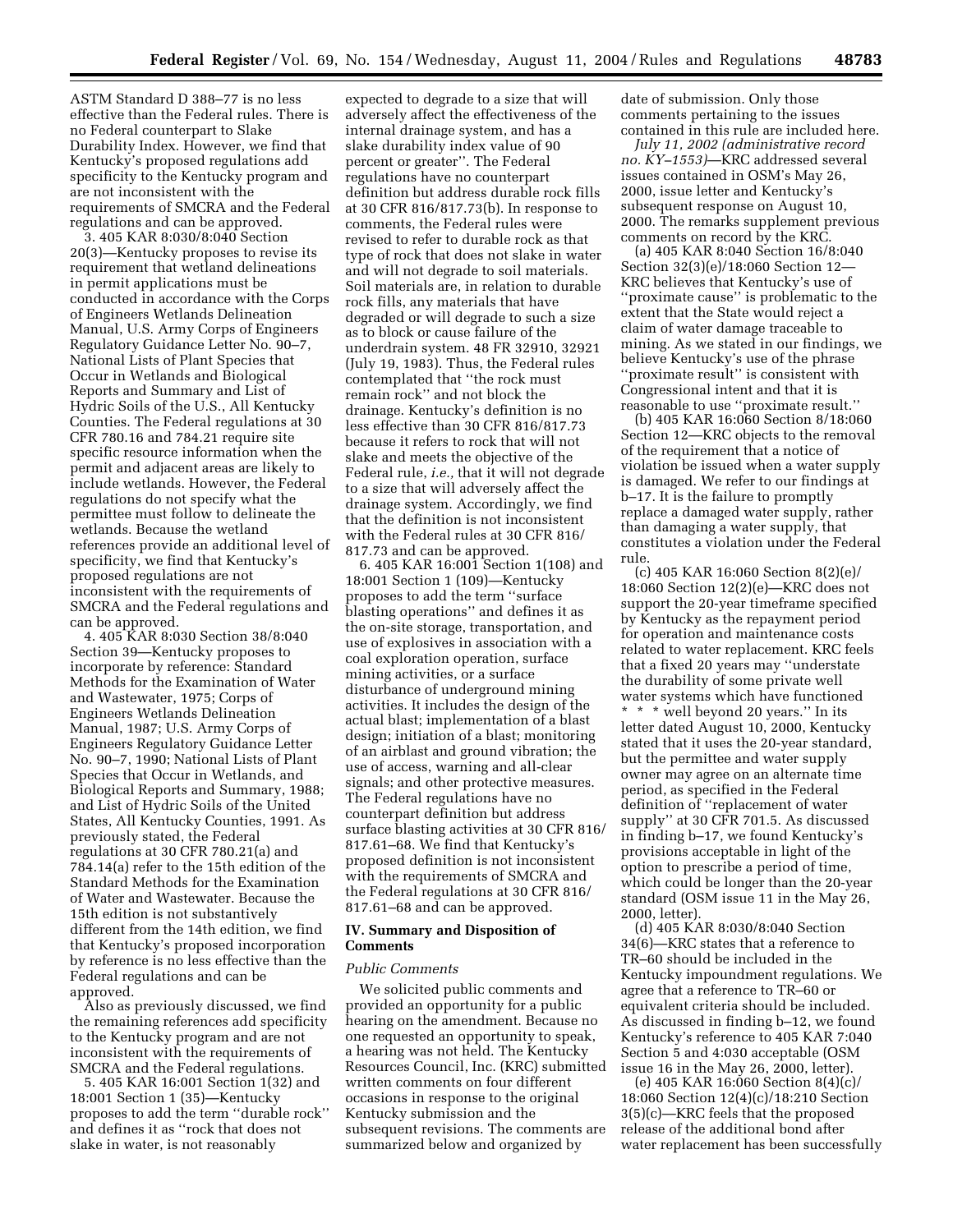completed is not acceptable. KRC feels the bond should remain in place through Phase II and the bond release determination be subject to reopening if the system proves to not be adequate over the long term. As discussed in finding b–17, the Federal rule requires the additional bond only until water replacement has been completed.

(f) 405 KAR 16:001 Section 1(63)— KRC opposes the deletion of the ''noxious plants'' reference and feels that Kentucky should be required to develop a list of noxious plants. OSM does not have the authority to require state regulatory authorities to develop state noxious plant lists. Because the Federal definition of ''noxious plants'' is limited to state noxious plant lists, and Kentucky lacks such a list, the deletion of the definition is not inconsistent with the Federal regulations.

*December 9, 1998 (administrative record no. KY–1446)*—KRC addressed those changes submitted by Kentucky on November 14, 1997, and formally submitted to OSM on March 4, 1998.

(a) 405 KAR 8:030—KRC commented that OSM should include specific language in its approval of the proposed amendment binding the state to the broader interpretation of ''surface mining activities'' as it appears in Section 16. KRC sought and received clarification from Kentucky that the scope of the alternative water supply requirement is as broad in coverage as that required of surface coal mines. We note that because the term ''surface mining activities'' is not being revised in this submission, the comment is outside the scope of this rulemaking. KRC also asserts that the identification of alternative water sources ''that could be developed'' is a substantially lower threshold than the provisions of Section 508(a)(13) of SMCRA. We again note that this portion of the Kentucky regulations is not being revised. The comment is therefore outside the scope of this rulemaking. KRC notes that in Section 34, it sought and received clarification that Kentucky's use of the broader term ''coal mine waste'' which replaced ''coal processing waste,'' is not intended to allow use of underground development waste in a manner that is inconsistent with 405 KAR 16/18:060 Section 4.

KRC also received clarification that the provision does not eliminate any obligation to account for any disposal of underground waste that is generated within the permit area and disposed of under another permit, or the requirement that all such disposal areas be under permit. KRC asserts that the proposal in Section 34 to defer much of the technical review of impoundment

stability to MSHA is illegal. We disagree with the comment. Kentucky is not waiving any technical reviews of the design, location, foundation, or other requirements of impoundments and sedimentation structures. Kentucky affirms in its November 14, 1997, Statement of Consideration, that it ''does not intend to accept MSHA's approval in lieu of its own, nor will it rely on MSHA's approval to avoid making its own review.'' Kentucky is complying with Federal requirements at 30 CFR 780.25(c) as discussed in finding b–10.

(b) 405 KAR 8:040—KRC opposes the proposal in Section 26 and 405 KAR 18:210 (Section 1(4) to allow the permit applicant to defer collecting the presubsidence condition information until after permit issuance. KRC asserts this deprives the landowners of the opportunity to assure before the permit is approved that their concerns regarding subsidence control are fully addressed. We disagree. In its Statement of Consideration dated November 14, 1997, Kentucky stated that property owners are identified in the public notice published in the newspaper, and have the opportunity to comment on all aspects of the application, including the subsidence control plan. 405 KAR on 8:040 Section 26(1) specifically requires that the permit application include a water quality and quantity survey for each protected water supply. As noted in finding b–13, because of a Federal court decision vacating portions of the Federal rules, our subsequent suspension and modification of the Federal rules at 30 CFR 784.20(a)(3), and Kentucky's proposed corresponding changes, we find Kentucky's revisions no less effective than the corresponding Federal regulations. OSM's decision on a portion of 405 KAR 18:210 Section 1(4) was addressed in a previously published **Federal Register** Notice dated May 7, 2002, (67 FR 30549, KY–229– FOR).

KRC seeks clarification that the term ''present users'' in Section 32 is not intended to limit Kentucky's protective obligations to those users at time of permit issuance. As discussed in finding b–14, we reference Kentucky's clarification that ''users of water'' should not be limited to present users. In a related point in Section 32, KRC indicates that the term ''at the time the application is submitted'' is ambiguous and could be read to limit the water supply replacement obligation to supplies in existence at the time of permit issuance, rather than to limit the PHC determination to current water users. In fact, Federal rules do limit the water supply replacement obligation to

the supplies in existence at the time of permit application (but not those users or owners of the supplies). We are satisfied that Kentucky's regulation is not inconsistent with the Federal regulation at 30 CFR 784.14 $(e)(3)(iv)$ which states that the permittee must identify any well or spring that was in existence at the time the permit application was submitted.

(c) 405 KAR 16:060 Section 8/18:060 Section 12—KRC supports the inclusion of ''promptly'' as it modifies replacement of water supply. KRC notes that it sought and received clarification that the phrase ''an owner of interest'' includes a joint owner of an undivided interest in a property who desires water replacement, even where the coal company acquires an undivided interest in the same property and does not want water replacement. KRC believes that the proposed time frames for water replacement appear generally appropriate. KRC does, however, believe that more rigorous timeframes for temporary replacement supplies be imposed. KRC notes that subsection (1) appears to exclude the presubsidence survey information. We refer to KRC's prior comment at (b) above and the discussion at finding b–17. With respect to water replacement, KRC opposes the use of ''a presumptive 20-year limit to the obligation to pay operation and maintenance costs in excess of customary and reasonable delivery costs.'' KRC also opposes payments that exceed the permit term. The Federal rules allow for annual or periodic payments. Terms and conditions of the payments are within the discretion of the parties. However, as stated in the preamble to the Federal rule, a lump sum payment may be preferable to avoid excessive paperwork/calculations or to avoid the risk of permittee's financial insolvency. *See* 60 FR at 16726 and our discussion in comment section (c) above. Both the 20-year period and the option to allow a series of payments are acceptable in light of the Federal definition of ''replacement of water supply.'' KRC asserts that the most ''significant and troubling'' of Kentucky's proposed changes is the deletion of the requirement to issue a notice of noncompliance if a protected water supply has been affected. KRC made the same comment in its July 11, 2002, letter, which we addressed in an earlier portion of this rule.

(d) 405 KAR 18:210—KRC again registers its objection to the provision allowing presubsidence surveys to be delayed until after permit issuance. KRC also objects to the change in notice requirements as insufficient to allow a landowner to implement measures to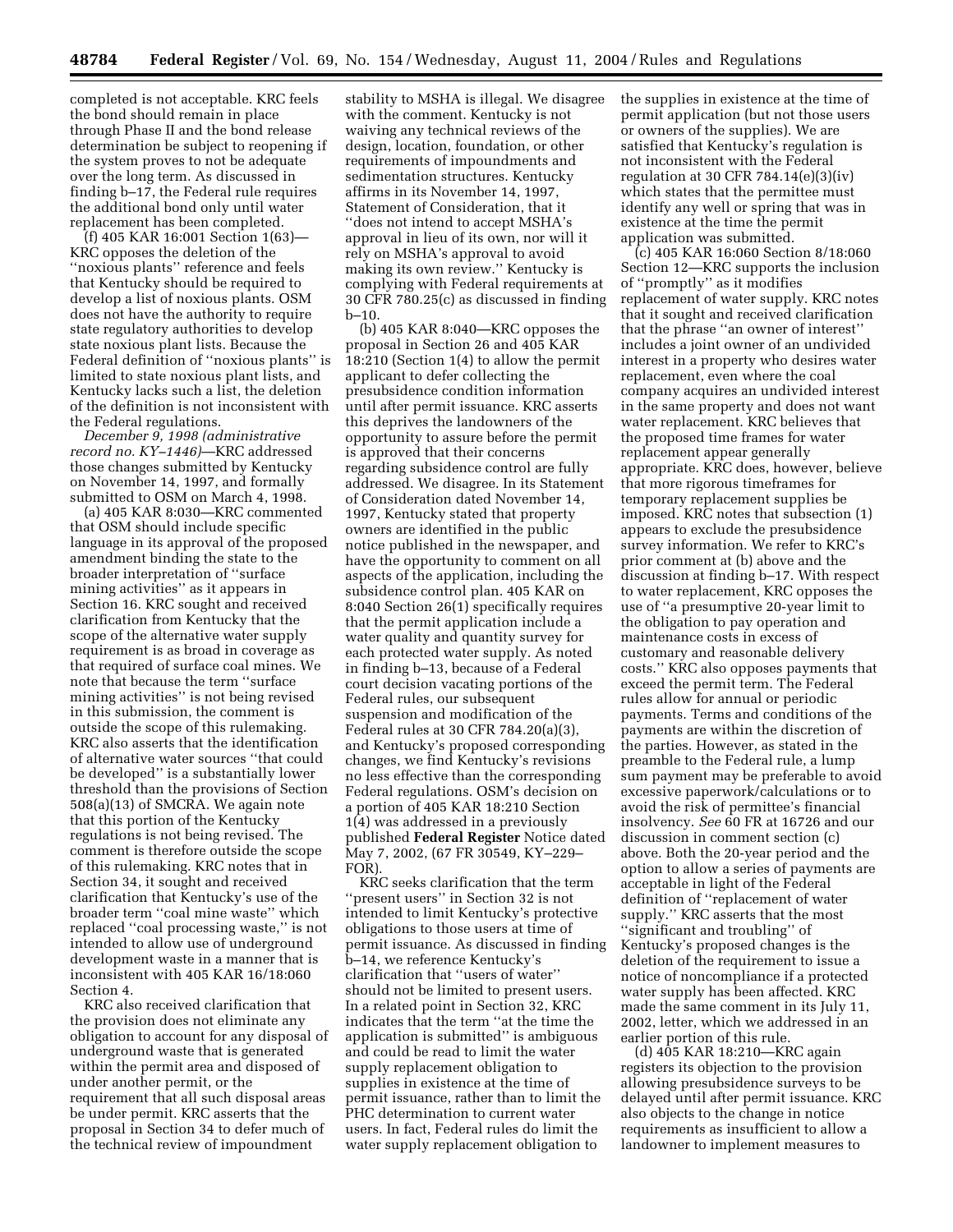protect structures and property from potential subsidence damage. These comments pertain to issues addressed in a previously published **Federal Register** Notice dated May 7, 2002 (67 FR 30549, KY–229–FOR) and are not relevant to this rulemaking. Next, KRC points out that Kentucky cannot allow an insurance policy to stand in lieu of a bond where subsidence has occurred unless it is adequate to cover all costs and to insure against all other risks, and the duration of the policy equals that of the bond. Kentucky's regulation allows liability insurance if the permittee can show that the insurance will cover the increased bond amount. Additionally, as Kentucky stated in its Statement of Consideration, a ''performance bond may be forfeited if the permittee fails to fulfill his water replacement obligations, even if the applicable liability insurance is available.'' Please see our finding b– 22 for additional discussion. Kentucky acknowledged that the insurance may not cover all the costs or there may be delays. If so, bond forfeiture is available as a remedy. KRC also commented that a bond posted for repair cannot be released until after the applicable liability period has lapsed. The Federal rule is clear that the additional bond is required until replacement is completed. Therefore, we disagree with the comment. As stated in our findings, Kentucky does have its existing approved bond release procedures that will be applicable in all cases.

*July 25, 1998* (administrative record no. KY–1432)—KRC submitted a request for a reopening of the comment period for a 30-day period based on Kentucky's final regulations submitted to OSM on July 14, 1998. OSM did reopen the comment period on June 5, 2002. KRC notes its concern with the proposed changes to 405 KAR 16/18:060 in which the provision to issue a notice of noncompliance for a damaged water supply is deleted. We disagree and note that this comment was addressed in response to KRC's letter dated July 11, 2002. We refer to the discussion at comment section (b) above.

*October 6, 1997 (administrative record no. KY–1415)*—KRC submitted comments on several issues already addressed in the comment sections above. To avoid redundancy, we will not repeat them here. KRC stated that the term ''replacement of water supply'' should be defined in the regulations, as well as in 405 KAR 16/18:060; though it appears from the July 11, 2002, comments that KRC changed its position and supports Kentucky's interpretation. We agree with Kentucky's clarification that, because Kentucky has placed the substantive requirements of the

definition in its performance standards at 405 KAR 16/18:060, it is not necessary for Kentucky to add the definition.

KRC also suggested that the order of some of the language of 405 KAR 8:030 be reorganized to track the Federal language. Kentucky did make the changes in its subsequent submission.

## *Federal Agency Comments*

According to 30 CFR 732.17(h)(11)(i), we solicited comments on the proposed amendment submitted on July 30, 1997, and revised on March 4, 1998, and July 14, 1998, from various Federal agencies with an actual or potential interest in the Kentucky program. By letters dated June 20, 2002, and July 18, 2002, the Department of Labor's Mine Safety and Health Administration commented that the proposed amendment had no apparent impact on its program (administrative record nos. KY–1542 and KY–1554).

#### *Environmental Protection Agency (EPA)*

Pursuant to 30 CFR 732.17(h)(11)(ii), OSM is required to obtain the written concurrence of the EPA with respect to those provisions of the proposed program amendment that relate to air or water quality standards promulgated under the authority of the Clean Water Act (33 U.S.C. 1251 *et seq.*) or the Clean Air Act (42 U.S.C. 7401 *et seq.*) This amendment did not pertain to air or water quality standards, but by letter dated November 28, 2000, the EPA submitted comments (administrative record no. KY–1501). We note that the comments EPA made in response to the proposed changes at 405 KAR 16/18:090 were addressed in the July 17, 2003, rulemaking. We also note that the comments EPA made referencing 405 KAR 16/18:060 Sections 1 and 11 pertain to regulations previously approved by OSM and not being revised at this time. Those specific comments are, therefore, outside the scope of this rulemaking. EPA commented that the provisions of 405 KAR 18:210 Section 3 should be revised to require that stream subsidence and its repair be held to the same feasibility criteria as subsidence damage to structures. As discussed in finding III(a) above, Kentucky's proposed regulations are no less effective than the corresponding Federal regulations. The Kentucky program requires the same level of subsidence damage prevention and mitigation for streams as required by the Federal regulations.

## **V. OSM's Decision**

Based on the above findings, we are not approving 405 KAR 16:060 Section 8(4)(c), 18:060 Section 12(4)(c), and 18:210 Section 3(5)(c) and approving the remainder of the amendment as submitted by Kentucky on July 30, 1997, and revised on March 4, 1998, and July 14, 1998, and as clarified by Kentucky. We are removing the required amendment at 30 CFR 917.16(m) that required Kentucky to amend its program to specify that it provides for the prompt replacement of water supplies.

To implement this decision, we are amending the Federal regulations at 30 CFR part 917 which codify decisions concerning the Kentucky program. We find that good cause exists under 5 U.S.C. 553(d)(3) to make this final rule effective immediately. Section 503(a) of SMCRA requires that Kentucky's program demonstrate that it has the capability of carrying out the provisions of the Act and meeting the Act's purposes. Making this regulation effective immediately will expedite that process. SMCRA requires consistency of State and Federal standards.

### *Effect of OSM's Decision*

Initial enforcement of the underground coal mine subsidence control and water replacement requirements in Kentucky will be accomplished with a combination of State enforcement and direct Federal enforcement. This portion of the notice explains how OSM's decision on this proposed amendment affects the regulation of underground mining impacts in Kentucky. After consultation with Kentucky and consideration of public comments on this issue, OSM announced its decision in a **Federal Register** Notice dated July 28, 1995 (60 FR 38682). Kentucky will enforce its provisions that correspond to the Federal regulations at 30 CFR 817.42(c)(2) pertaining to the repair or compensation of material damage resulting from subsidence. Kentucky has statutory provisions in place that correspond to the Federal regulations and has the authority to implement its provisions for all underground mining activities conducted after October 24, 1992. It will also enforce its provisions that correspond to 30 CFR 817.41(j) pertaining to water replacement for the period after July 16, 1994, the effective date of Kentucky's statutory provisions for water replacement. For those underground mining activities conducted after October 24, 1992, and before July 16, 1994, OSM will enforce the provisions of 30 CFR 817.41(j) because Kentucky does not have the statutory authority to retroactively apply water replacement requirements to water losses prior to the effective date of its statute.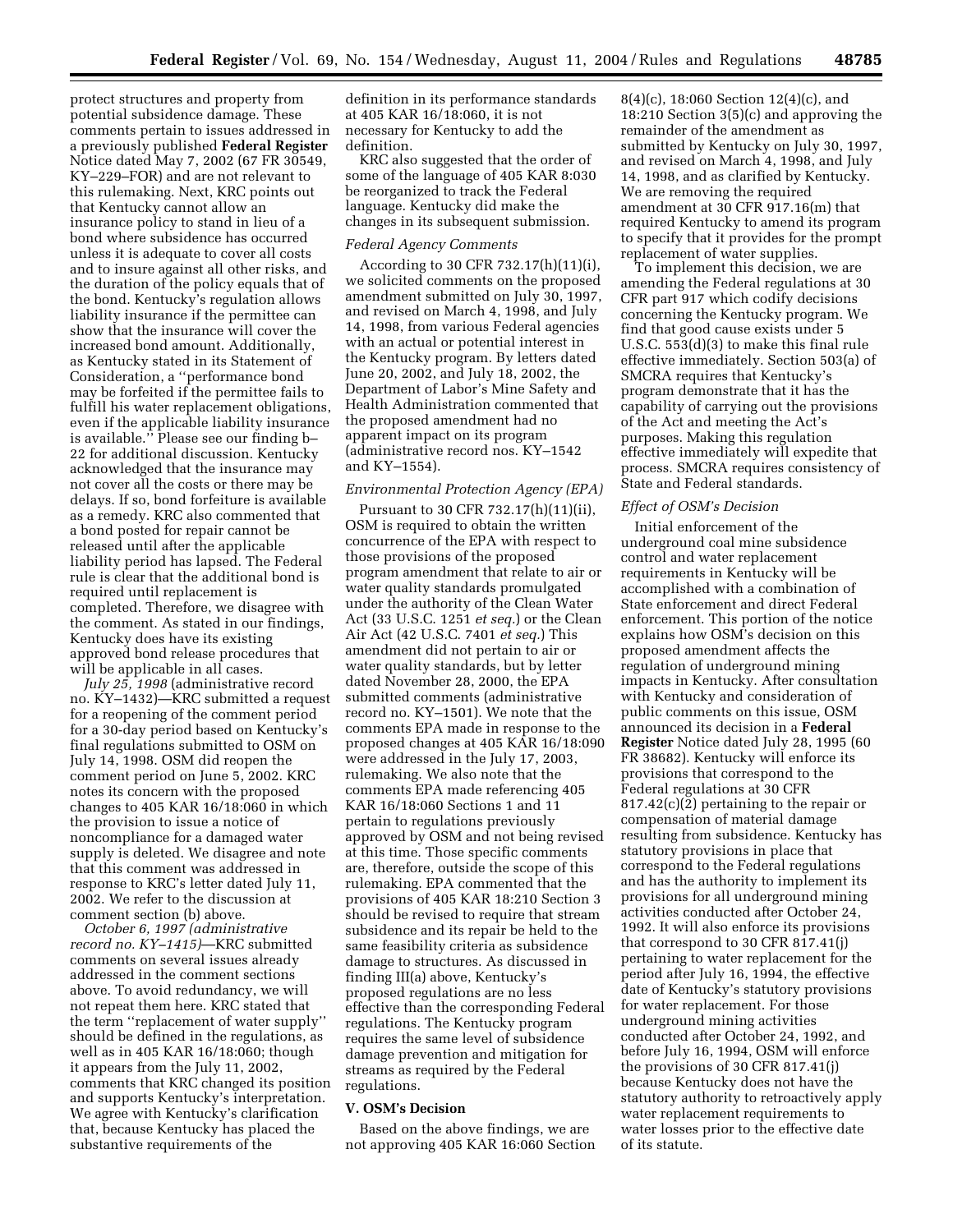As discussed in this notice, OSM is approving provisions that are no less effective than the Federal regulations. However, we are not approving several provisions affording less protection than the minimum level required by the counterpart Federal regulations.

Section 503 of SMCRA provides that a State may not exercise jurisdiction under SMCRA unless the State program is approved by the Secretary. Similarly, 30 CFR 732.17(a) requires that any change of an approved State program be submitted to OSM for review as a program amendment. The Federal regulations at 30 CFR 732.17(g) prohibit any changes to approved State programs that are not approved by OSM. In the oversight of the Kentucky program, we will recognize only the statutes, regulations, and other materials we have approved, together with any consistent implementing policies, directives, and other materials. We will require Kentucky to enforce only approved provisions.

#### **VI. Procedural Determinations**

# *Executive Order 12630—Takings*

This rule does not have takings implications. This determination is based on the analysis performed for the counterpart Federal regulation.

## **Executive Order 12866—Regulatory Planning and Review**

This rule is exempted from review by the Office of Management and Budget under Executive Order 12866.

# *Executive Order 12988—Civil Justice Reform*

The Department of the Interior has conducted the reviews required by section 3 of Executive Order 12988 and has determined that this rule meets the applicable standards of subsections (a) and (b) of that section. However, these standards are not applicable to the actual language of State regulatory programs and program amendments because each program is drafted and promulgated by a specific State, not by OSM. Under sections 503 and 505 of SMCRA (30 U.S.C. 1253 and 1255) and the Federal regulations at 30 CFR 730.11, 732.15, and 732.17(h)(10), decisions on proposed State regulatory programs and program amendments submitted by the States must be based solely on a determination of whether the submittal is consistent with SMCRA and its implementing Federal regulations and whether the other requirements of 30 CFR Parts 730, 731, and 732 have been met.

### *Executive Order 13132—Federalism*

This rule does not have Federalism implications. SMCRA delineates the roles of the Federal and State governments with regard to the regulation of surface coal mining and reclamation operations. One of the purposes of SMCRA is to ''establish a nationwide program to protect society and the environment from the adverse effects of surface coal mining operations.'' Section 503(a)(1) of SMCRA requires that State laws regulating surface coal mining and reclamation operations be ''in accordance with'' the requirements of SMCRA, and section 503(a)(7) requires that State programs contain rules and regulations ''consistent with'' regulations issued by the Secretary pursuant to SMCRA.

## *Executive Order 13175—Consultation and Coordination With Indian Tribal Governments*

In accordance with Executive Order 13175, we have evaluated the potential effects of this rule on Federallyrecognized Indian tribes and have determined that the rule does not have substantial direct effects on one or more Indian tribes, on the relationship between the Federal Government and Indian tribes, or on the distribution of power and responsibilities between the Federal Government and Indian tribes. The basis for this determination is that our decision is on a State regulatory program and does not involve a Federal regulation involving Indian lands.

## *Executive Order 13211—Regulations That Significantly Affect the Supply, Distribution, or Use of Energy*

On May 18, 2001, the President issued Executive Order 13211 which requires agencies to prepare a Statement of Energy Effects for a rule that is (1) considered significant under Executive Order 12866, and (2) likely to have a significant adverse effect on the supply, distribution, or use of energy. Because this rule is exempt from review under Executive Order 12866 and is not expected to have a significant adverse effect on the supply, distribution, or use of energy, a Statement of Energy Effects is not required.

#### *National Environmental Policy Act*

This rule does not require an environmental impact statement because section 702(d) of SMCRA (30 U.S.C. 1292(d)) provides that agency decisions on proposed State regulatory program provisions do not constitute major Federal actions within the meaning of section 102(2)(C) of the

National Environmental Policy Act (42 U.S.C. 4332(2)(C)).

### *Paperwork Reduction Act*

This rule does not contain information collection requirements that require approval by OMB under the Paperwork Reduction Act (44 U.S.C. 3507 *et seq.*).

#### *Regulatory Flexibility Act*

The Department of the Interior certifies that this rule will not have a significant economic impact on a substantial number of small entities under the Regulatory Flexibility Act (5 U.S.C. 601 *et seq.*). The State submittal, which is the subject of this rule, is based upon counterpart Federal regulations for which an economic analysis was prepared and certification made that such regulations would not have a significant economic effect upon a substantial number of small entities. In making the determination as to whether this rule would have a significant economic impact, the Department relied upon the data and assumptions for the counterpart Federal regulations.

### *Small Business Regulatory Enforcement Fairness Act*

This rule is not a major rule under 5 U.S.C. 804(2), the Small Business Regulatory Enforcement Fairness Act. This rule: (a) Does not have an annual effect on the economy of \$100 million; (b) Will not cause a major increase in costs or prices for consumers, individual industries, Federal, State, or local government agencies, or geographic regions; and (c) Does not have significant adverse effects on competition, employment, investment, productivity, innovation, or the ability of U.S.-based enterprises to compete with foreign-based enterprises. This determination is based upon the fact that the State submittal which is the subject of this rule is based upon counterpart Federal regulations for which an analysis was prepared and a determination made that the Federal regulation was not considered a major rule.

#### *Unfunded Mandates*

This rule will not impose an unfunded mandate on State, local, or tribal governments or the private sector of \$100 million or more in any given year. This determination is based upon the fact that the State submittal, which is the subject of this rule, is based upon counterpart Federal regulations for which an analysis was prepared and a determination made that the Federal regulation did not impose an unfunded mandate.